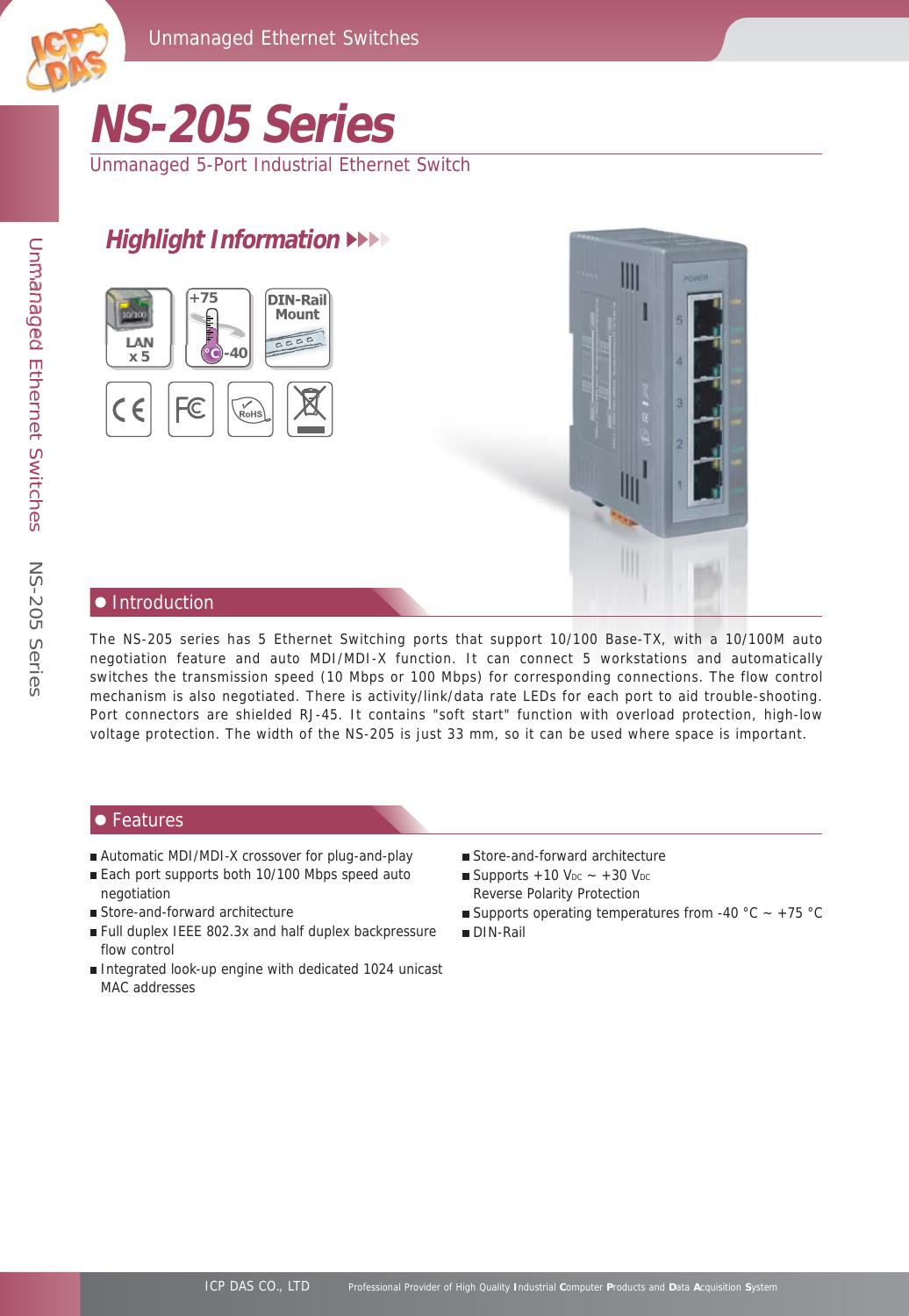## $\bullet$  Specifications

| Technology                       |                                                                                          |  |
|----------------------------------|------------------------------------------------------------------------------------------|--|
| <b>Standards</b>                 | IEEE 802.3, 802.3u, 802.3x                                                               |  |
| Processing Type                  | Store & forward, wire speed switching                                                    |  |
| <b>MAC Addresses</b>             | 1024                                                                                     |  |
| <b>Memory Bandwidth</b>          | 1.4 Gbps                                                                                 |  |
| Frame Buffer Memory              | 256 Kbit                                                                                 |  |
| <b>Flow Control</b>              | IEEE 802.3x flow control, back pressure flow control                                     |  |
| Interface                        |                                                                                          |  |
| RJ-45 Ports                      | 10/100 Base-TX auto negotiation speed, F/H duplex mode, and auto<br>MDI/MDI-X connection |  |
| <b>LED Indicators</b>            | Power, 10/100M, Link/Act                                                                 |  |
| <b>Ethernet Isolation</b>        | 1500 Vrms 1 minute                                                                       |  |
| Frame Ground for EMS Protection  | <b>Yes</b>                                                                               |  |
|                                  | Ethernet: 2-pair UTP/STP Cat.3, 4, 5, EIA/TIA-568 100 $\Omega$                           |  |
| Cable                            | Fast Ethernet: 2-pair UTP/STP Cat. 5, EIA/TIA-568 100 2                                  |  |
| Power                            |                                                                                          |  |
| Input Voltage Range              | $+10$ V <sub>DC</sub> $\sim$ +30 V <sub>DC</sub> (Non-isolation)                         |  |
| Power Consumption                | 0.1 A @ 24 V <sub>pc</sub> , +/-5% arrowed with 10M Full duplex                          |  |
|                                  | 0.09 A $@$ 24 V <sub>pc</sub> , $+/-5\%$ arrowed with 100M Full duplex                   |  |
| Protection                       | Power reverse polarity protection                                                        |  |
| Frame Ground for EMS Protection  | Yes                                                                                      |  |
| Connection                       | 3-Pin Removable Terminal Block                                                           |  |
| Mechanical                       |                                                                                          |  |
| Casing                           | <b>Plastic</b>                                                                           |  |
| Flammability                     | <b>UL 94V-0</b>                                                                          |  |
| <b>Dimensions</b>                | 33 mm x 78 mm x 107 mm (W x L x H)                                                       |  |
| Installation                     | DIN-Rail                                                                                 |  |
| Environmental                    |                                                                                          |  |
| <b>Operating Temperature</b>     | -40 °C ~ +75 °C                                                                          |  |
| Storage Temperature              | -40 °C ~ +85 °C                                                                          |  |
| <b>Ambient Relative Humidity</b> | $10\% \sim 90\%$ RH, non-condensing                                                      |  |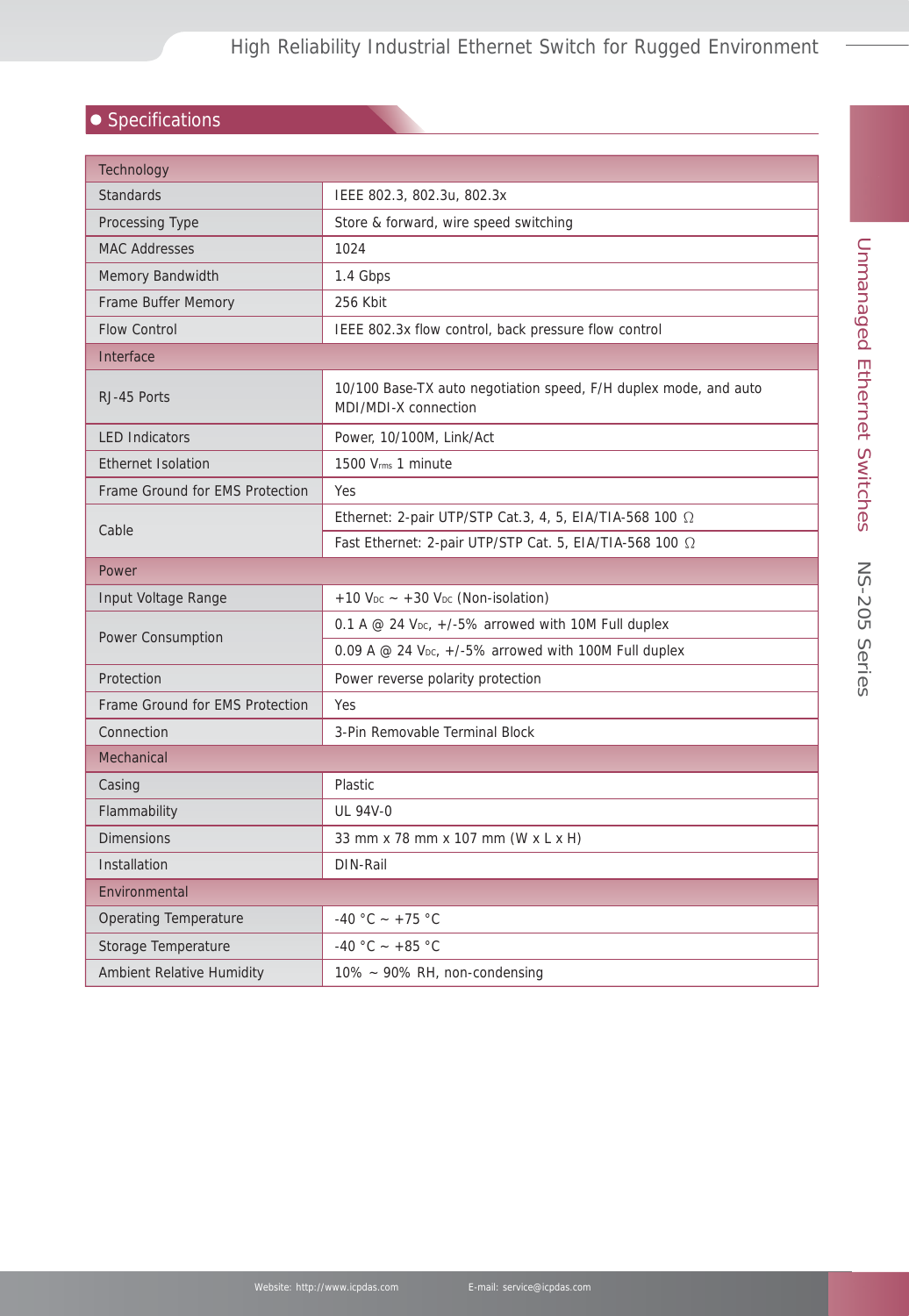

#### $\bullet$  LED Functions

| <b>LED Indicator Functions</b> |        |                  |  |  |
|--------------------------------|--------|------------------|--|--|
| LED                            | Color  | Description      |  |  |
| <b>PWR</b>                     | Red    | Power is On      |  |  |
|                                | Off    | Power is Off     |  |  |
| 10/100M<br>(Port 1)            | Yellow | Link to 10 Mbps  |  |  |
|                                | Green  | Link to 100 Mbps |  |  |
|                                | Off    | Not Networking   |  |  |
| 10/100M<br>(Port 2)            | Yellow | Link to 10 Mbps  |  |  |
|                                | Green  | Link to 100 Mbps |  |  |
|                                | Off    | Not Networking   |  |  |
|                                | Yellow | Link to 10 Mbps  |  |  |
| 10/100M<br>(Port 3)            | Green  | Link to 100 Mbps |  |  |
|                                | Off    | Not Networking   |  |  |
| 10/100M<br>(Port 4)            | Yellow | Link to 10 Mbps  |  |  |
|                                | Green  | Link to 100 Mbps |  |  |
|                                | Off    | Not Networking   |  |  |
| 10/100M<br>(Port 5)            | Yellow | Link to 10 Mbps  |  |  |
|                                | Green  | Link to 100 Mbps |  |  |
|                                | Off    | Not Networking   |  |  |



| 2345678<br>100 Mbps<br>10 Mbps<br>Link/Act<br>Link/Act<br>RJ-45 Pin-Out |                       |                 |  |  |  |
|-------------------------------------------------------------------------|-----------------------|-----------------|--|--|--|
| Pin#                                                                    | Signal<br><b>Name</b> | <b>Function</b> |  |  |  |
| 1                                                                       | $TD+$                 | Transmit Data   |  |  |  |
| 2                                                                       | TD-                   | Transmit Data   |  |  |  |
| 3                                                                       | $RD+$                 | Receive Data    |  |  |  |
| 4                                                                       | N <sub>C</sub>        | No Connection   |  |  |  |
| 5                                                                       | NC.                   | No Connection   |  |  |  |
| 6                                                                       | RD-                   | Receive Data    |  |  |  |
| 7                                                                       | NC.                   | No Connection   |  |  |  |
| 8                                                                       | NC.                   | No Connection   |  |  |  |

#### **• Pin Function for Terminal Block**

External power supply is connected using the removable terminal block:

 $+Vs$ : Power input (+10 V<sub>DC</sub>  $\sim$  +30 V<sub>DC</sub>) and should be connected to the power supply (+)

**GND**: Ground and should be connected to the power supply (-)

**F.G.** : F.G. stands for Frame Ground (protective ground). It is optional. If you use this pin, it can reduce EMI radiation; improve EMI performance and ESD protection.